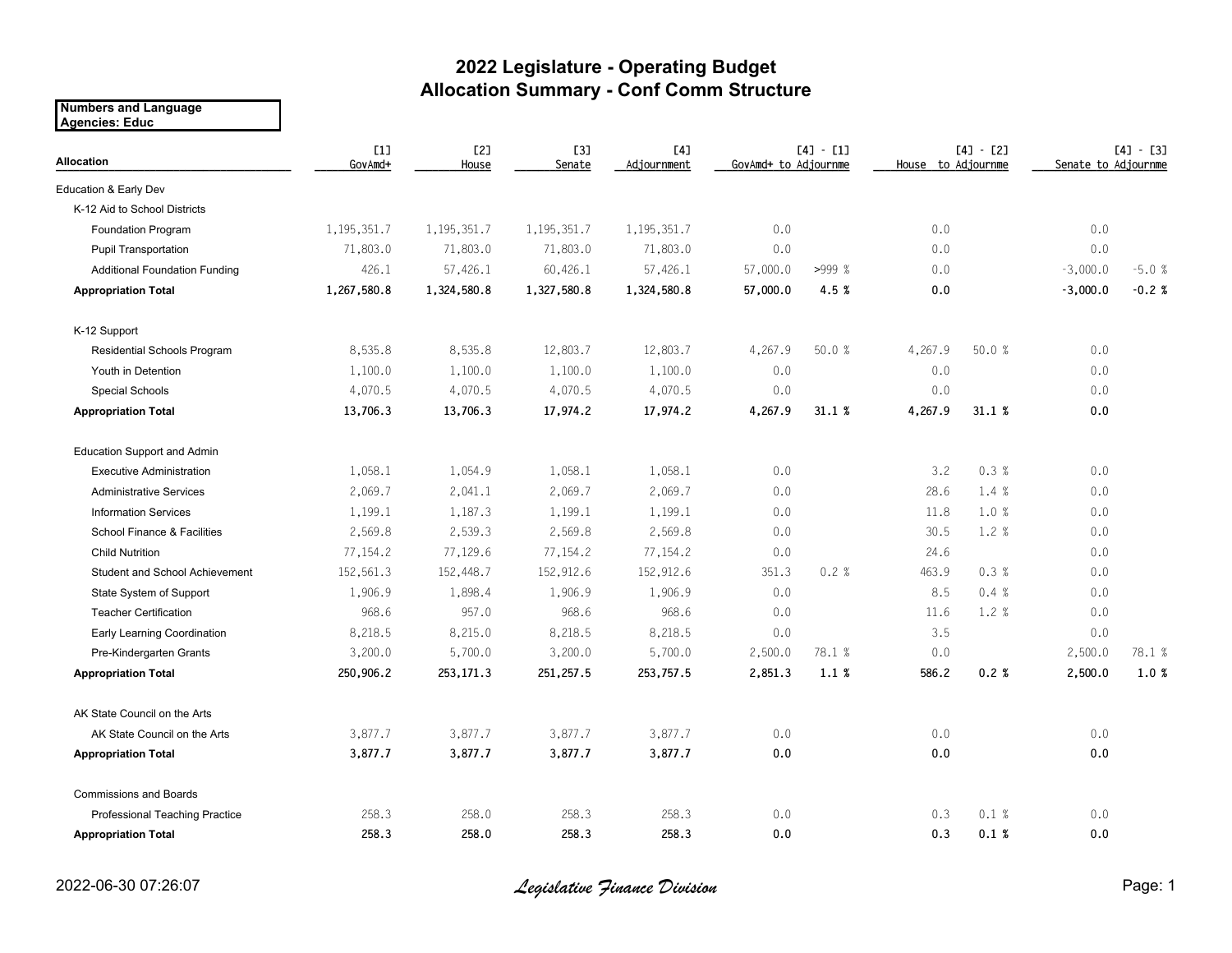## **2022 Legislature - Operating Budget Allocation Summary - Conf Comm Structure**

**Numbers and Language Agencies: Educ**

| <b>Allocation</b>                     | [1]<br>GovAmd+ | <b>[2]</b><br>House | <b>[3]</b><br>Senate | [4]<br>Adjournment | $[4] - [1]$<br>GovAmd+ to Adjournme | $[4] - [2]$<br>House to Adjournme |       | $[4] - [3]$<br>Senate to Adjournme |  |
|---------------------------------------|----------------|---------------------|----------------------|--------------------|-------------------------------------|-----------------------------------|-------|------------------------------------|--|
| Education & Early Dev (continued)     |                |                     |                      |                    |                                     |                                   |       |                                    |  |
| Mt. Edgecumbe High School             |                |                     |                      |                    |                                     |                                   |       |                                    |  |
| Mt. Edgecumbe Aquatic Center          | 552.0          | 550.0               | 552.0                | 552.0              | 0.0                                 | 2.0                               | 0.4%  | 0.0                                |  |
| Mt. Edgecumbe High School             | 12,955.7       | 12,923.0            | 12,955.7             | 12,955.7           | 0.0                                 | 32.7                              | 0.3%  | 0.0                                |  |
| <b>MEHS Facilities Maintenance</b>    | 1,194.5        | 1,194.5             | 1,194.5              | 1,194.5            | 0.0                                 | 0.0                               |       | 0.0                                |  |
| <b>Appropriation Total</b>            | 14,702.2       | 14,667.5            | 14,702.2             | 14,702.2           | 0.0                                 | 34.7                              | 0.2%  | 0.0                                |  |
| <b>State Facilities Rent</b>          |                |                     |                      |                    |                                     |                                   |       |                                    |  |
| <b>EED State Facilities Rent</b>      | 1,068.2        | 1,068.2             | 1,068.2              | 1,068.2            | 0.0                                 | 0.0                               |       | 0.0                                |  |
| <b>Appropriation Total</b>            | 1,068.2        | 1,068.2             | 1,068.2              | 1,068.2            | 0.0                                 | 0.0                               |       | 0.0                                |  |
| Libraries, Archives & Museums         |                |                     |                      |                    |                                     |                                   |       |                                    |  |
| <b>Library Operations</b>             | 6,020.5        | 5,963.6             | 6,020.5              | 6,020.5            | 0.0                                 | 56.9                              | 1.0 % | 0.0                                |  |
| Archives                              | 1,310.0        | 1,292.1             | 1,310.0              | 1,310.0            | 0.0                                 | 17.9                              | 1.4%  | 0.0                                |  |
| <b>Museum Operations</b>              | 1,980.4        | 1,951.2             | 1,980.4              | 1,980.4            | 0.0                                 | 29.2                              | 1.5 % | 0.0                                |  |
| Online with Libraries (OWL)           | 477.2          | 474.5               | 477.2                | 477.2              | 0.0                                 | 2.7                               | 0.6%  | 0.0                                |  |
| Live Homework Help                    | 138.2          | 138.2               | 138.2                | 138.2              | 0.0                                 | 0.0                               |       | 0.0                                |  |
| APK Bldg Facilities Maintenance       | 1,365.1        | 1,365.1             | 1,365.1              | 1,365.1            | 0.0                                 | 0.0                               |       | 0.0                                |  |
| <b>Broadband Assistance Grants</b>    | 6,797.9        | 6,797.9             | 6,797.9              | 6,797.9            | 0.0                                 | 0.0                               |       | 0.0                                |  |
| <b>Appropriation Total</b>            | 18,089.3       | 17,982.6            | 18,089.3             | 18,089.3           | 0.0                                 | 106.7                             | 0.6%  | 0.0                                |  |
| Alaska Postsecondary Education        |                |                     |                      |                    |                                     |                                   |       |                                    |  |
| Program Admin & Operations            | 10,360.1       | 10,360.1            | 10,360.1             | 10,360.1           | 0.0                                 | 0.0                               |       | 0.0                                |  |
| <b>WWAMI Medical Education</b>        | 4,942.4        | 4,942.4             | 4,942.4              | 4,942.4            | 0.0                                 | 0.0                               |       | 0.0                                |  |
| <b>Appropriation Total</b>            | 15,302.5       | 15,302.5            | 15,302.5             | 15,302.5           | 0.0                                 | 0.0                               |       | 0.0                                |  |
| AK Student Loan Corporation           |                |                     |                      |                    |                                     |                                   |       |                                    |  |
| Loan Servicing                        | 9,794.5        | 9,794.5             | 9,794.5              | 9,794.5            | 0.0                                 | 0.0                               |       | 0.0                                |  |
| <b>Appropriation Total</b>            | 9,794.5        | 9,794.5             | 9,794.5              | 9,794.5            | 0.0                                 | 0.0                               |       | 0.0                                |  |
| <b>Student Financial Aid Programs</b> |                |                     |                      |                    |                                     |                                   |       |                                    |  |
| AK Performance Scholarship Awd        | 11,750.0       | 11,750.0            | 11,750.0             | 11,750.0           | 0.0                                 | 0.0                               |       | 0.0                                |  |
| <b>Alaska Education Grants</b>        | 5,841.8        | 5,841.8             | 5,841.8              | 5,841.8            | 0.0                                 | 0.0                               |       | 0.0                                |  |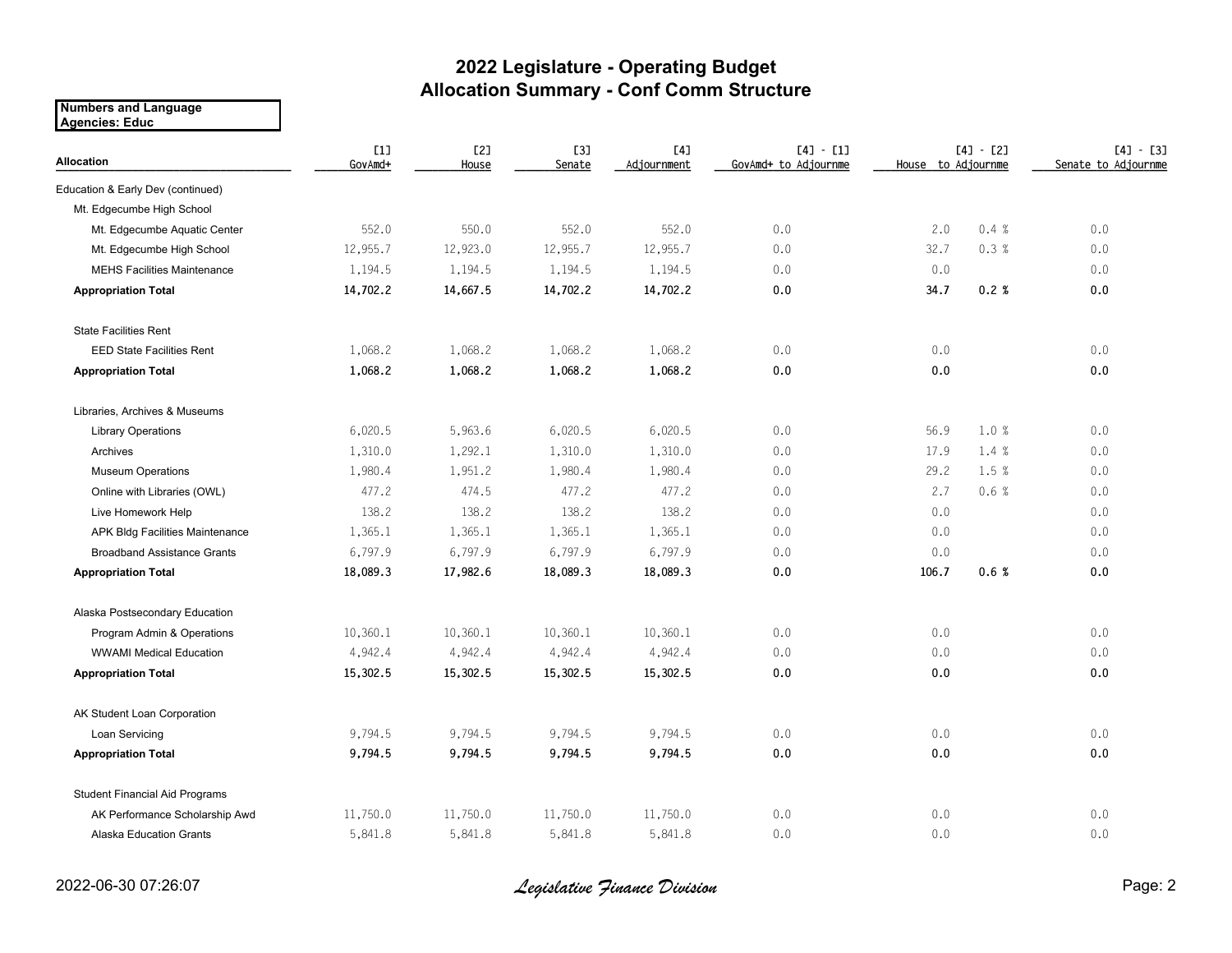## **2022 Legislature - Operating Budget Allocation Summary - Conf Comm Structure**

**Numbers and Language Agencies: Educ**

| Allocation                            | [1]<br>GovAmd+ | [2]<br>House | <b>[3]</b><br>Senate | [4]<br>Adjournment | $[4] - [1]$<br>GovAmd+ to Adjournme |      | $[4] - [2]$<br>House to Adjournme |          | $[4] - [3]$<br>Senate to Adjournme |  |
|---------------------------------------|----------------|--------------|----------------------|--------------------|-------------------------------------|------|-----------------------------------|----------|------------------------------------|--|
| Education & Early Dev (continued)     |                |              |                      |                    |                                     |      |                                   |          |                                    |  |
| <b>Student Financial Aid Programs</b> |                |              |                      |                    |                                     |      |                                   |          |                                    |  |
| (continued)                           |                |              |                      |                    |                                     |      |                                   |          |                                    |  |
| <b>Appropriation Total</b>            | 17,591.8       | 17,591.8     | 17,591.8             | 17,591.8           | 0.0                                 |      | 0.0                               |          | 0.0                                |  |
| <b>Agency Unallocated</b>             |                |              |                      |                    |                                     |      |                                   |          |                                    |  |
| Unallocated Rates Adjustment          | 362.5          | 362.5        | 362.5                | 362.5              | 0.0                                 |      | 0.0                               |          | 0.0                                |  |
| <b>Appropriation Total</b>            | 362.5          | 362.5        | 362.5                | 362.5              | 0.0                                 |      | 0.0                               |          | 0.0                                |  |
| <b>Agency Total</b>                   | 1,613,240.3    | 1,672,363.7  | 1,677,859.5          | 1,677,359.5        | 64,119.2                            | 4.0% | 4,995.8                           | 0.3%     | $-500.0$                           |  |
| <b>Statewide Total</b>                | 1,613,240.3    | 1,672,363.7  | 1,677,859.5          | 1,677,359.5        | 64,119.2                            | 4.0% | 4,995.8                           | 0.3%     | $-500.0$                           |  |
| <b>Funding Summary</b>                |                |              |                      |                    |                                     |      |                                   |          |                                    |  |
| Unrestricted General (UGF)            | 1,297,552.2    | 1,335,314.3  | 1,362,093.0          | 1,361,593.0        | 64,040.8                            | 4.9% | 26,278.7                          | 2.0%     | $-500.0$                           |  |
| Designated General (DGF)              | 2,678.6        | 24,196.4     | 2,757.0              | 2,757.0            | 78.4                                | 2.9% | $-21,439.4$                       | $-88.6%$ | 0.0                                |  |
| Other State Funds (Other)             | 65,457.1       | 65,417.4     | 65,457.1             | 65,457.1           | 0.0                                 |      | 39.7                              | 0.1%     | 0.0                                |  |
| Federal Receipts (Fed)                | 247,552.4      | 247,435.6    | 247,552.4            | 247,552.4          | 0.0                                 |      | 116.8                             |          | 0.0                                |  |